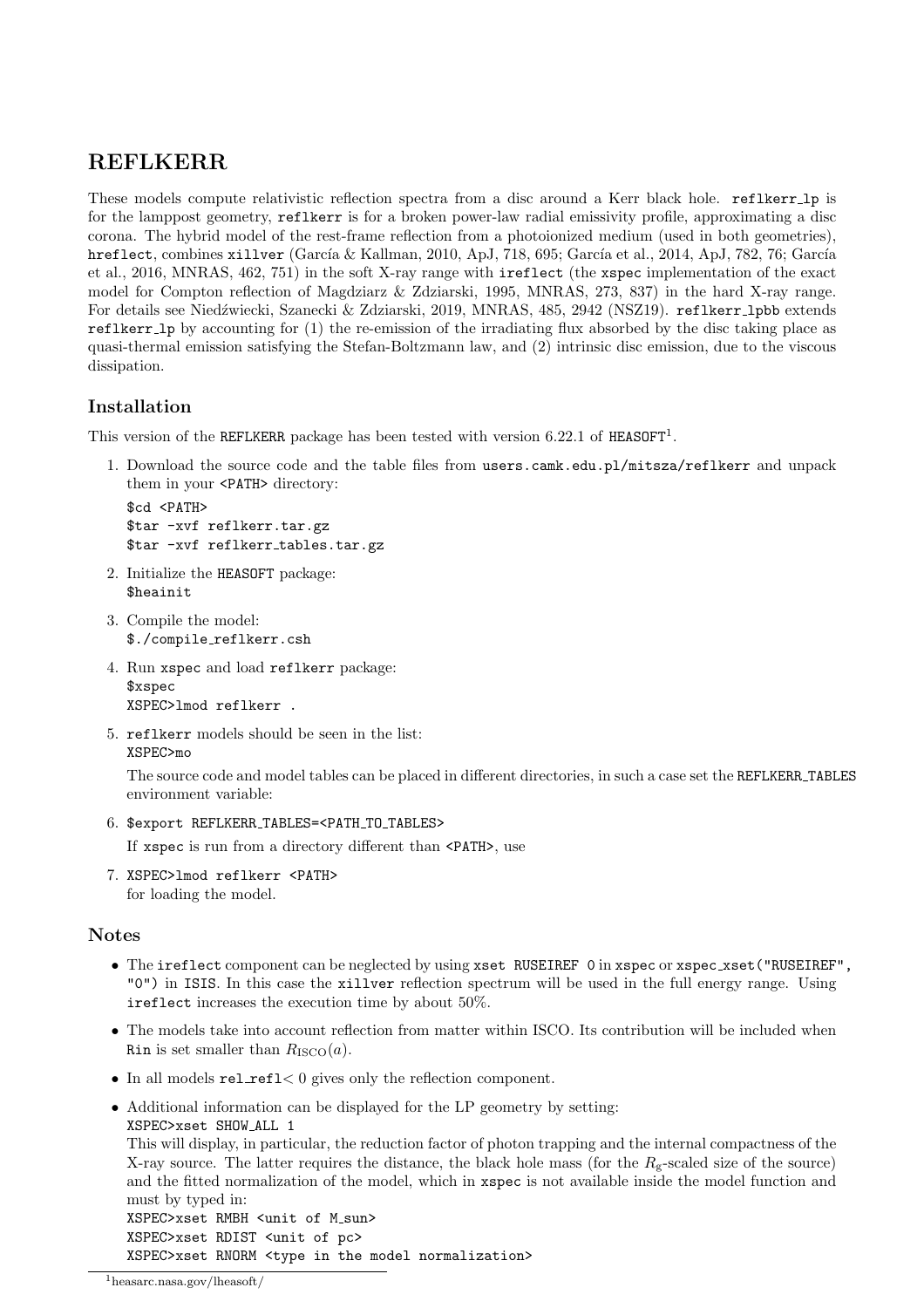• To neglect the contribution from the black body component in LP models, set: XSPEC>xset RNOBB 1

compps and ireflect are standard xspec models. xillver is a part of the relxill<sup>2</sup> model. We adopted the tables for ionized reflection, xillver-a-Ec5.fits, xillver-comp.fits, xillverD-4.fits, and functions reading them, interpolating their parameters and determining the reflection normalization, i.e. xilbase.c, xilltable.c, xilmodels.c, donthcomp.c, xilutility.c, common.h, xilbase.h, xilltable.h, xilmodels.h, xilutility.h, from version 1.2 of relxill; the functions are modified by removing their parts related with relativistic transfer of radiation. reflkerr is written in Fortran 90 and it was originally written to use the earlier (also written in fortran) functions of relxill (needed for the use of xillver). Then, some parts of our code have a structure similar to that of relxill ver. 0.5.

The primary spectrum is given by either an e-folded power law (in models denoted with suffix 'Exp') or a thermal Comptonization of soft blackbody photons. The Comptonization spectrum is computed with the compps model (Poutanen & Svensson, 1996, ApJ, 470, 249), and parametrized using the original compps parameters, i.e. the seed photons temperature,  $kT_{\text{bb}}$ , the electon temperature,  $kT_{\text{e}}$ , and either the optical depth,  $\tau$ , or the Compton parameter, y. In models denoted with suffix 'G', the spectral index, Γ, is used instead of  $\tau$  or y and  $kT_{\rm bb}$  is fixed at 1 eV.

Suffix 'D' denotes models using xillverD tables for a high density accretion disc; other versions use a fixed density of 10<sup>15</sup> cm<sup>-3</sup>. Note that xillverD assumes an e-folded power-law spectrum with a fixed cut-off at 300 keV. Then, parameters kTe or Ecut of these models (i.e. 'D') do not affect the low energy part of the reflection spectrum.

The accuracy parameter determines the number of  $\mu_d$  values used for the convolution in equation (6) in NSZ18. The most accurate version uses 10 values of  $\mu_d$ , but lower accuracy can be used to speed up the fitting; this concerns only LP models, other models are much faster and always use the most accurate version. The simple LP mode for delta=0 neglects the bottom lamp and photons circling around BH.

<sup>2</sup>http://www.sternwarte.uni-erlangen.de/ dauser/research/relxill/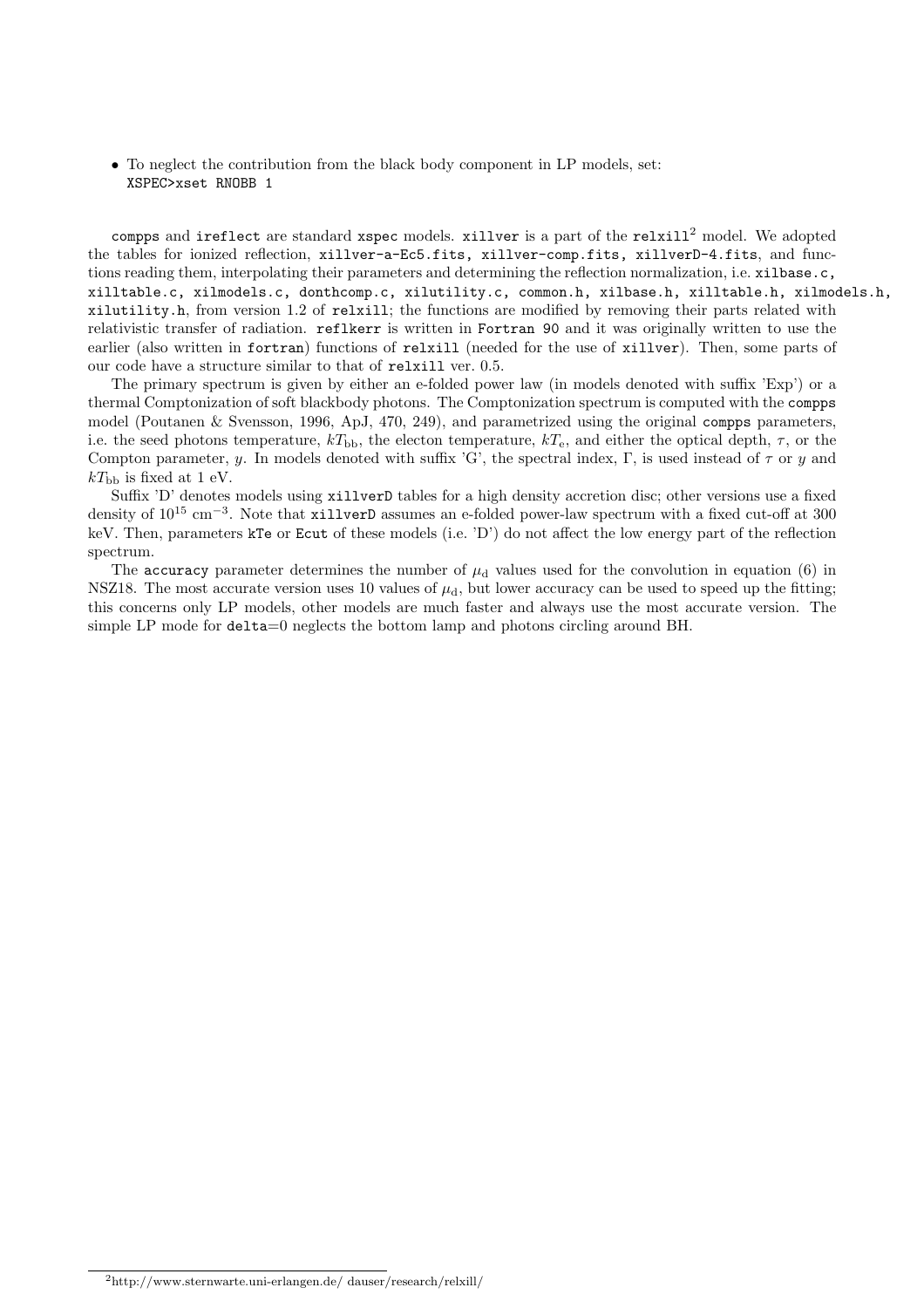# REFLKERR models and model parameters

### Lamppost models

| reflkerr_lp               | LP model with the primary spectrum computed by compps with a sphere geometry and<br>using its original parametrization (i.e. $\tau$ or $y$ ). Low energy part of reflection<br>computed by xillverCp |
|---------------------------|------------------------------------------------------------------------------------------------------------------------------------------------------------------------------------------------------|
| reflkerr_lpbb             | LP model, the same as reflkerr_lp, but extending it by including the quasi-thermal component                                                                                                         |
|                           | due to irradiation and internal dissipation in the disc                                                                                                                                              |
| reflkerrD <sub>-</sub> lp | LP model similar to reflkerr_lp but low energy part of reflection computed by xillverD                                                                                                               |
| reflkerrG_lp              | LP model similar to reflkerr_lp but parametrized by $\Gamma$                                                                                                                                         |
| reflkerrDG_1p             | LP model similar to reflkerr_lp but low energy part of reflection computed by xillverD                                                                                                               |
|                           | and the primary spectrum parametrized by $\Gamma$                                                                                                                                                    |
| reflkerrExp_lp            | LP model with the primary spectrum computed by a power-law with exponential cut-off.                                                                                                                 |
|                           | Low energy part of reflection computed by xillver                                                                                                                                                    |
| reflkerrExpD_lp           | LP model similar to reflkerrExp_lp but low energy part of reflection computed by xillverD                                                                                                            |
| reflkerrline_lp           | Relativistically smeared line in LP geometry                                                                                                                                                         |

 $\overline{a}$ 

# reflkerr lp

| TOT TUCT TIME                                |                                                                                             |  |  |  |
|----------------------------------------------|---------------------------------------------------------------------------------------------|--|--|--|
| h                                            | LP height, $\leq 100R_{\rm g}$ ; unit of $R_{\rm g}$ if $> 0$ , $R_{\rm hor}$ if $< 0$      |  |  |  |
| a                                            | BH spin                                                                                     |  |  |  |
| Incl                                         | inclination angle in degrees                                                                |  |  |  |
| Rin                                          | inner radius; unit of $R_{\text{ISCO}}$ if $< 0$ , $R_{\text{g}}$ if $> 0$                  |  |  |  |
| Rout                                         | outer radius; unit $R_{\rm g}$                                                              |  |  |  |
| tau_y                                        | $\tau$ if $> 0$ , y if $< 0$                                                                |  |  |  |
| Afe                                          | iron abundance in units of solar                                                            |  |  |  |
| kTe                                          | electron temperature in keV                                                                 |  |  |  |
| kTbb                                         | temperature of blackbody soft photons in keV                                                |  |  |  |
| geometry                                     | $-5, -4, 0, 4$ or 5; definition follows compps                                              |  |  |  |
| logxi                                        | disc ionization parameter                                                                   |  |  |  |
| $\mathbf{z}$                                 | redshift                                                                                    |  |  |  |
| rel_refl                                     | scaling parameter of reflection, $= 1$ for physical LP normalization                        |  |  |  |
| xillver_ver                                  | switch between Cp and Ec xillver tables:                                                    |  |  |  |
|                                              | 0 for xillver-comp.fits, 1 for xillver-a-Ec5.fits                                           |  |  |  |
| delta                                        | attenuation of the bottom lamp; between 0 (bottom lamp neglected) and 1 (full contribution) |  |  |  |
| accuracy                                     | controls the speed and accuracy by choosing the number of bins in $\mu_d$ , see above.      |  |  |  |
|                                              | Between 0 (the least accurate and fastest) and 4 (the most accurate and slowest)            |  |  |  |
|                                              |                                                                                             |  |  |  |
| reflkerrD_lp, reflkerrDG_lp, reflkerrExpD_lp |                                                                                             |  |  |  |

| I CIINCIID-ID, I CIINCIIDU-ID, I CIINCIILADD-ID |                                                                                  |  |  |  |  |  |
|-------------------------------------------------|----------------------------------------------------------------------------------|--|--|--|--|--|
| logN                                            | density of reflecting medium; N between $10^{15}$ and $10^{19}$ cm <sup>-3</sup> |  |  |  |  |  |
|                                                 |                                                                                  |  |  |  |  |  |
|                                                 | reflkerrG_lp, reflkerrDG_lp, reflkerrExp_lp                                      |  |  |  |  |  |
| Gamma                                           | photon spectral index                                                            |  |  |  |  |  |
|                                                 |                                                                                  |  |  |  |  |  |
| reflkerrExp_lp, reflkerrExpD_lp                 |                                                                                  |  |  |  |  |  |
| Ecut                                            | folding energy                                                                   |  |  |  |  |  |
|                                                 |                                                                                  |  |  |  |  |  |
| reflkerr_lpbb                                   |                                                                                  |  |  |  |  |  |

| TCTTVCTT-Thnn |                                                                                                   |
|---------------|---------------------------------------------------------------------------------------------------|
| d             | distance [kpc]                                                                                    |
| M             | BH mass [Msun]                                                                                    |
| albedo        | albedo for backscattering                                                                         |
| $f_{c}$ ol    | color correction                                                                                  |
| delta_mu      | correction of angular distribution; = 0 for locally isotropic emission, $I(\mu)$ = const, and     |
|               | $= 2.06$ for the electron scattering limit, $I(\mu) \propto 1 + 2.06\mu$                          |
|               | fraction of the dissipated power which is transferred to the X-ray source                         |
| therm frac    | scaling of quasi-thermal emission due to irradiation, similar to ref1_frac                        |
|               | $= 1$ for actual LP irradiation                                                                   |
|               | therm_frac = ref1_frac should be set for the consistency of reflection and quasi-thermal emission |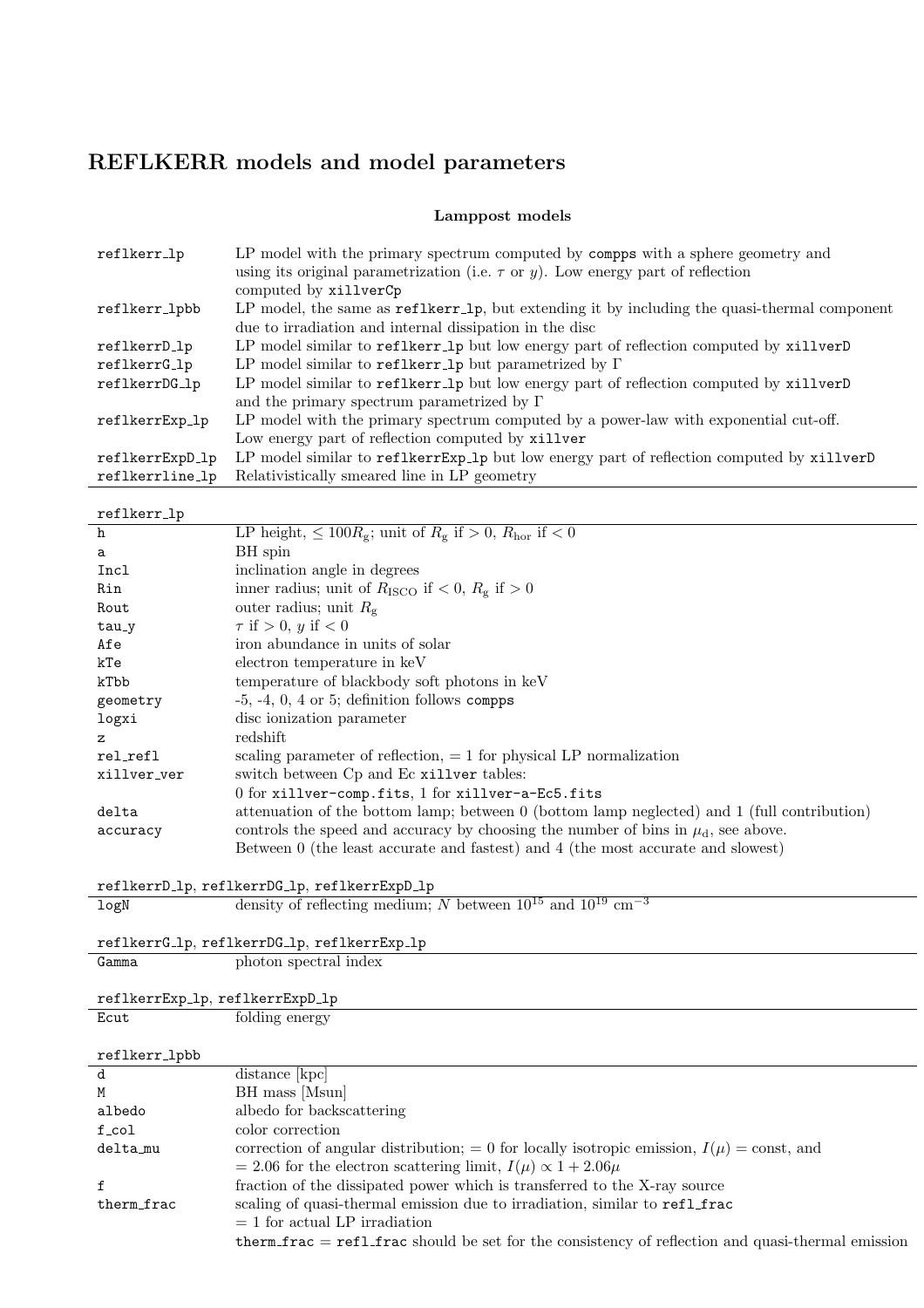#### Disc corona models

| reflkerr     | Disc corona model with the primary spectrum computed by compps with a slab geometry and                    |
|--------------|------------------------------------------------------------------------------------------------------------|
|              | using its original parametrization (i.e. $\tau$ or y). Low energy part of reflection computed by xillverCp |
| reflkerrD    | Disc corona model similar to reflkerr but low energy part of reflection computed by xillverD               |
| reflkerrG    | Disc corona model similar to reflkerr but parametrized by $\Gamma$                                         |
| reflkerrDG   | Disc corona model similar to reflkerr but low energy part of reflection computed by xillverD               |
|              | and the primary spectrum parametrized by $\Gamma$                                                          |
| reflkerrExp  | Disc corona model with the primary spectrum computed by a power-law with exponential cut-off.              |
|              | Low energy part of reflection computed by xillver                                                          |
| reflkerrExpD | Disc corona model similar to reflkerrExp but low energy part of reflection computed by xillverD            |
| reflkerrline | Relativistically smeared line in coronal geometry                                                          |
|              |                                                                                                            |

reflkerr

| Index1       | emissivity index for $r < R_{\rm br}$                                   |
|--------------|-------------------------------------------------------------------------|
| Index2       | emissivity index for $r > R_{\rm br}$                                   |
| Rbr          | breaking radius $R_{\rm br}$ ; unit $R_{\rm g}$                         |
| a            | BH spin                                                                 |
| Incl         | inclination angle in degrees                                            |
| Rin          | inner radius; unit of $R_{\text{ISCO}}$ if $< 0$ , $R_{\rm g}$ if $> 0$ |
| Rout         | outer radius; unit $R_{\rm g}$                                          |
| tau_y        | $\tau$ if $> 0$ , y if $< 0$                                            |
| Afe          | iron abundance in units of solar                                        |
| kTe          | electron temperature in keV                                             |
| kTbb         | temperature of blackbody soft photons in keV                            |
| geometry     | $-5, -4, 0, 1, 4$ or 5; definition follows compps                       |
| logxi        | disc ionization parameter                                               |
| $\mathbf{z}$ | redshift                                                                |
| rel_refl     | scaling parameter of reflection, definition follows $R$ of compps       |
| xillver_ver  | switch between Cp and Ec xillver tables:                                |
|              | 0 for xillver-comp.fits, 1 for xillver-a-Ec5.fits                       |
|              |                                                                         |

```
reflkerrD, reflkerrDG and reflkerrExpD
```

| logN | density of reflecting medium; N between $10^{15}$ and $10^{19}$ cm <sup>-3</sup> |
|------|----------------------------------------------------------------------------------|
|      |                                                                                  |

reflkerrG, reflkerrDG and reflkerrExp Gamma photon spectral index

reflkerrExp and reflkerrExpD

Ecut folding energy